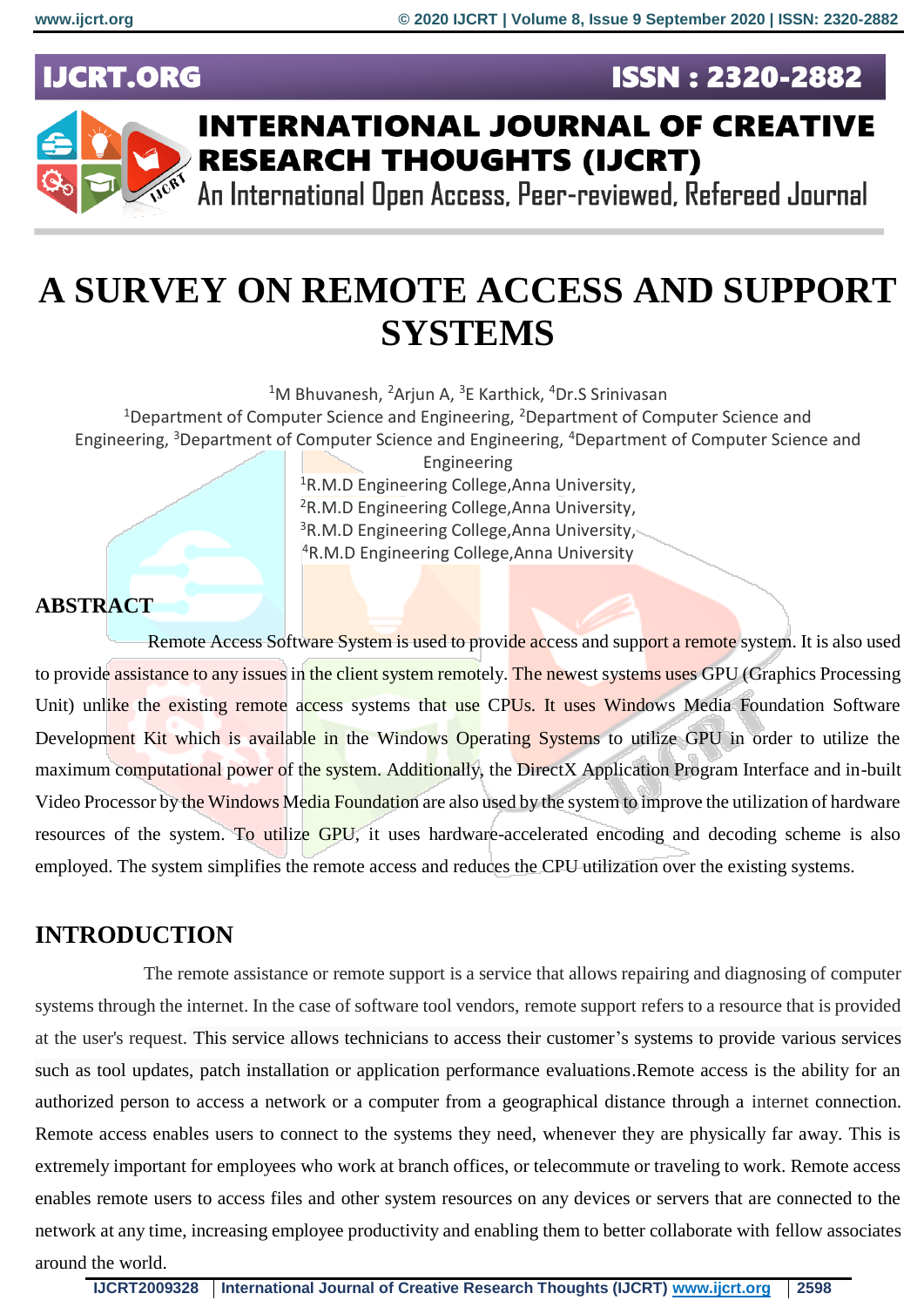## **REMOTE ACCESS SYSTEMS**

### **TEAMVIEWER**

Team Viewer is a [proprietary](https://en.wikipedia.org/wiki/Proprietary_software) software application for [remote control,](https://en.wikipedia.org/wiki/Remote_administration) [desktop sharing,](https://en.wikipedia.org/wiki/Desktop_sharing) online meetings, [web conferencing](https://en.wikipedia.org/wiki/Web_conferencing) and [file transfer](https://en.wikipedia.org/wiki/File_transfer) between computers.The software is distributed by the German company TeamViewer AG, which was founded in [Göppingen,](https://en.wikipedia.org/wiki/G%C3%B6ppingen) [Germany](https://en.wikipedia.org/wiki/Germany) in 2005. As of 2018, TeamViewer has local representations in Australia and the United States.

TeamViewer and similar services have been used to commit [technical support scams](https://en.wikipedia.org/wiki/Technical_support_scam) via telephone calls. People are called, either at random or from a list, by criminals claiming to represent a computer support service that has identified the victim's computer as being infected by [malware,](https://en.wikipedia.org/wiki/Malware) most often using the name of companies such as [Microsoft.](https://en.wikipedia.org/wiki/Microsoft) They then ask the victim to give them access to their computer by installing a remote control service, which can allow the attacker to infect the computer with [malware](https://en.wikipedia.org/wiki/Malware) or to delete or copy personal files or to pretend to have removed malware for which they charge a fee.

### **ANYDESK**

AnyDesk is a German [proprietary](https://en.wikipedia.org/wiki/Proprietary_software) [remote desktop application](https://en.wikipedia.org/wiki/Remote_desktop_software) distributed by AnyDesk Software GmbH. The software program provides platform independent remote access to [personal computers](https://en.wikipedia.org/wiki/Personal_computers) and other devices running the host application. It offers remote control, [file transfer,](https://en.wikipedia.org/wiki/File_transfer) and [VPN](https://en.wikipedia.org/wiki/Virtual_private_network) functionality.AnyDesk uses a proprietary video codec "DeskRT" that is designed to allow users to experience higher-quality video and sound transmission while reducing the transmitted amount of data to the minimum.

With its three [megabyte](https://en.wikipedia.org/wiki/Megabyte) total program size, AnyDesk is noted as an especially lightweight application.AnyDesk can be installed on [computers](https://en.wikipedia.org/wiki/Personal_computer) and [smartphones](https://en.wikipedia.org/wiki/Smartphone) with full administrative permissions, if the user chooses to do so and can therefore be used to gain full access to a device via the internet.

#### **CHROME REMOTE DESKTOP**

Chrome Remote Desktop is a [remote desktop software](https://en.wikipedia.org/wiki/Remote_desktop_software) tool developed by [Google](https://en.wikipedia.org/wiki/Google) that allows a user to remotely control another computer through a [proprietary protocol](https://en.wikipedia.org/wiki/Proprietary_protocol) developed by Google unofficially called "Chromoting". It transmits the keyboard and mouse events from one computer to another, relaying the graphical screen updates back in the other direction, over a [network.](https://en.wikipedia.org/wiki/Computer_network) This feature therefore consists of a [server](https://en.wikipedia.org/wiki/Server_(computing)) component, for the host computer, and a [client](https://en.wikipedia.org/wiki/Client_(computing)) component on the computer accessing the remote computer.

The Chrome Remote Desktop client was originally a Chrome [extension](https://en.wikipedia.org/wiki/Chrome_extension) from the [Chrome Web](https://en.wikipedia.org/wiki/Chrome_Web_Store)  [Store](https://en.wikipedia.org/wiki/Chrome_Web_Store) requiring [Google Chrome;](https://en.wikipedia.org/wiki/Google_Chrome) the extension is deprecated, and a web "portal" is available at remotedesktop.google.com. The browser must support [WebRTC](https://en.wikipedia.org/wiki/WebRTC) and other unspecified "modern web platform features". The client software is also available on [Android](https://en.wikipedia.org/wiki/Android_(operating_system)) and [iOS.](https://en.wikipedia.org/wiki/IOS)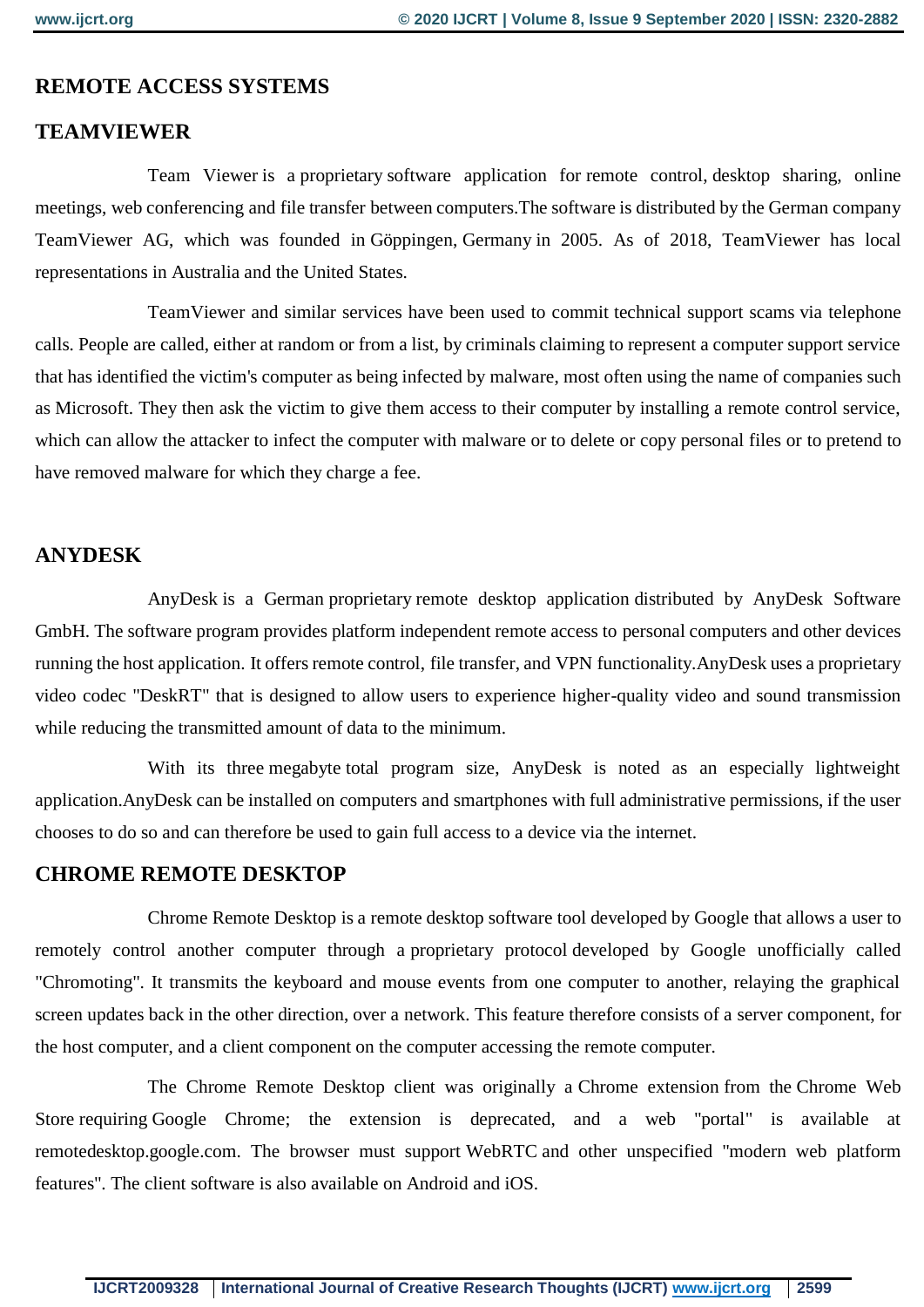If the computer is to host remote access, such as for remote support, a server package is downloaded. Chrome or Microsoft Edge must be used as both support chrome extensions. This is available for [Microsoft](https://en.wikipedia.org/wiki/Microsoft_Windows)  [Windows,](https://en.wikipedia.org/wiki/Microsoft_Windows) [OS X,](https://en.wikipedia.org/wiki/OS_X) [Linux](https://en.wikipedia.org/wiki/Linux) and [Chrome OS.](https://en.wikipedia.org/wiki/Chrome_OS)

#### **TIGHTVNC**

In [computing,](https://en.wikipedia.org/wiki/Computing) TightVNC is a [cross-platform](https://en.wikipedia.org/wiki/Cross-platform) [free and open-source](https://en.wikipedia.org/wiki/Free_and_open-source_software) [remote desktop](https://en.wikipedia.org/wiki/Remote_desktop_software)  [software](https://en.wikipedia.org/wiki/Remote_desktop_software) application. Constantin Kaplinsky developed TightVNC, using and extending the [RFB protocol](https://en.wikipedia.org/wiki/RFB_protocol) of [Virtual](https://en.wikipedia.org/wiki/Virtual_Network_Computing)  [Network Computing](https://en.wikipedia.org/wiki/Virtual_Network_Computing) (VNC) to allow end-users to control another computer's screen remotely.TightVNC uses socalled "tight encoding" of areas, which improves performance over low bandwidth connection. It is effectively a combination of the [JPEG](https://en.wikipedia.org/wiki/JPEG) and [zlib](https://en.wikipedia.org/wiki/Zlib) compression mechanisms. It is possible to watch videos and play DirectX games through TightVNC over a broadband connection, albeit at a low frame rate. TightVNC includes many other common features of VNC derivatives, such as file transfer capability.

#### **SPLASHTOP**

Splashtop, previously Splashtop Remote, is a family of [remote-desktop software](https://en.wikipedia.org/wiki/Remote_desktop_software) and [remote](https://en.wikipedia.org/wiki/Remote_support)  [support](https://en.wikipedia.org/wiki/Remote_support) software, developed by Splashtop Inc. Splashtop enables users to connect to and control [computers](https://en.wikipedia.org/wiki/Computer) from desktop and mobile devices. Unlike products using Microsoft's [Remote Desktop Protocol,](https://en.wikipedia.org/wiki/Remote_Desktop_Protocol) Splashtop uses its own closed, proprietary protocol.Splashtop remote desktop applications map the screen of the mobile device to the screen of the remote computer, so that users can interact with the remote computer. For desktop computers, the keyboard and mouse of the client computer will control the same functions on the server computer.

Where a mobile device controls a desktop computer, Splashtop uses touch-to-click controls and zooms using the pinch gesture. Gestures are used to replace mouse and keyboard controls. For example, a two-finger drag gesture is used to scroll within windows, generally mapping to the mouse wheel controller. Splashtop uses a modified version of the mobile keyboard which includes special keys, such as Ctrl, Alt, or Delete.

## **GOTOMYPC**

GoToMyPC is [remote desktop software](https://en.wikipedia.org/wiki/Remote_desktop_software) that allows users to access computers remotely using a web browser. It was developed by ExpertCity and launched in 1998. Citrix Systems acquired ExpertCity in 2004 and maintained the GoToMyPC brand and services. Citrix spun off the GoTo products, which were acquired by [LogMeIn](https://en.wikipedia.org/wiki/LogMeIn) in early 2017. There are three versions: "Personal", "Pro", and "Corporate".

GoToMyPC required [Microsoft Windows](https://en.wikipedia.org/wiki/Microsoft_Windows) on both ends, but ExpertCity planned to release versions compatible with [Linux,](https://en.wikipedia.org/wiki/Linux) [Macintosh,](https://en.wikipedia.org/wiki/Macintosh) [Palm,](https://en.wikipedia.org/wiki/Palm,_Inc.) [Solaris,](https://en.wikipedia.org/wiki/Solaris_(operating_system)) and [Windows CE.](https://en.wikipedia.org/wiki/Windows_CE) The company also planned to create an "infrequent flier" plan for users who only need access during occasional travel times.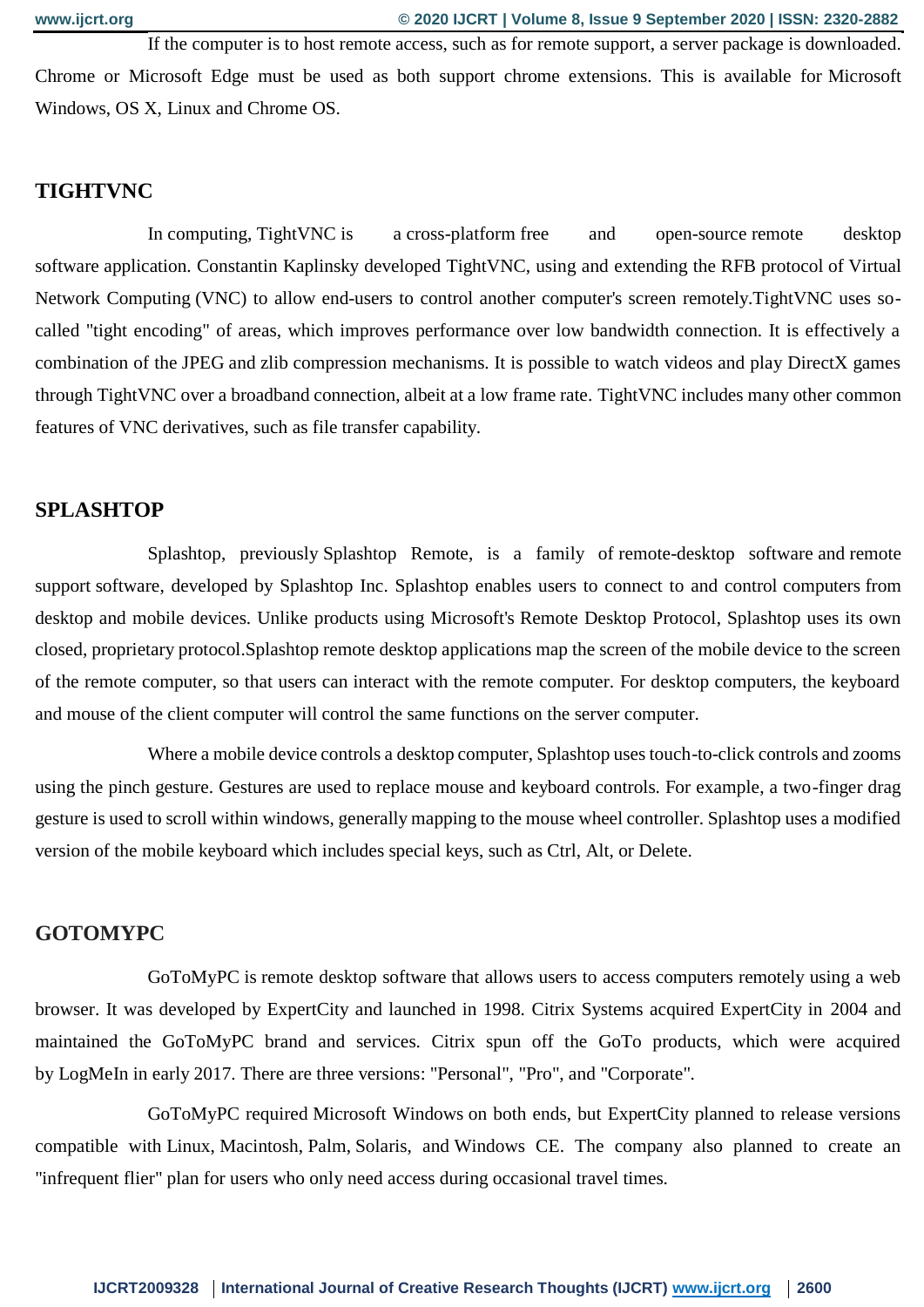#### **APPLE REMOTE DESKTOP**

Apple Remote Desktop (ARD) is a [Macintosh](https://en.wikipedia.org/wiki/Macintosh) application produced by [Apple Inc.,](https://en.wikipedia.org/wiki/Apple_Inc.) first released on March 14, 2002, that replaced a similar product called Apple Network Assistant. Aimed at computer administrators responsible for large numbers of computers and teachers who need to assist individuals or perform group demonstrations, Apple Remote Desktop allows users to remotely control or monitor other computers over a network.

Prior to version 3, ARD encrypted only passwords, mouse events and keystrokes; and not desktop graphics or file transfers. Apple therefore recommended that ARD traffic crossing a public network should be tunnelled through a [VPN,](https://en.wikipedia.org/wiki/VPN) to avoid the possibility of someone eavesdropping on ARD sessions.

ARD 3.0 has the option of using AES 128 bit, the same as a basic SSH server.

#### **LITEMANAGER**

 LiteManager is remote desktop software for Microsoft Windows for remote control of computers over the Internet or remote administration in a LAN. LiteManager provides remote access from one PC to another PC.

- LiteManager consists of two separate modules:
- The Server module (LiteManager Server): needs to be installed on the computer which you want to access remotely.

 The Client module (LiteManager Viewer): needs to be installed on the computer which you want to use to access remote computer.

 NOIP program is designed for connecting the client module Viewer and server module Server by ID. The program is available free of charge and comes in a package along with the client side Viewer.

# **CONCLUSION**

In addition to the remote access and support, Unattended access support is also provided by the software. Unattended Access enables a Viewer to access the system Without client's Presence at the client machine. Also One Viewer to Multiple Clients Support is also achieved by the software. Video Conferencing, Meetings, Remote Monitoring and more features are also provided by the Software. As a result of DirectX, GPU Utilization is increased. Even Zero latency is achieved .Includes features like Pause, Play and Viewer Reconnection Support.